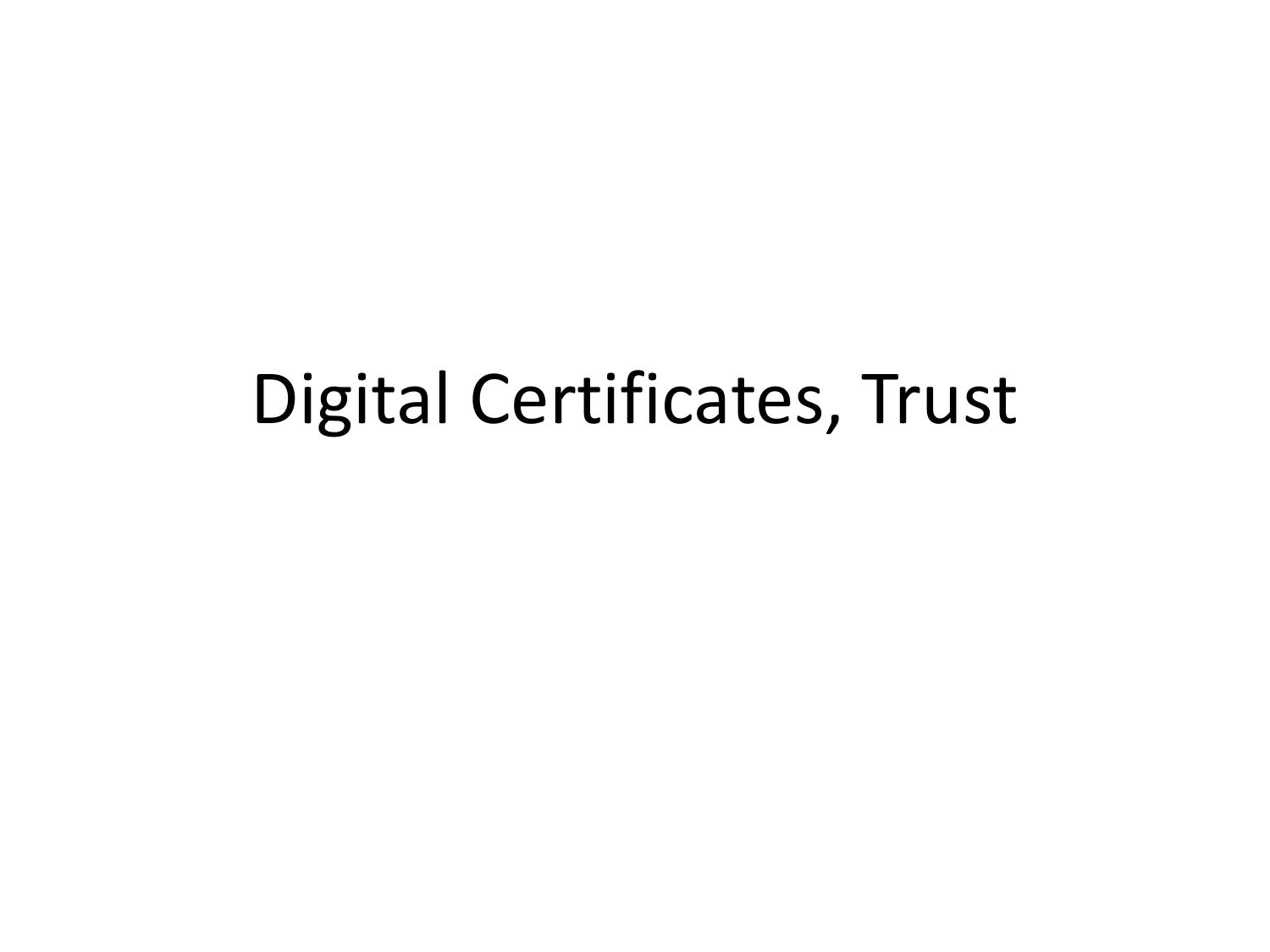# (Digital) Certificates

- A certificate binds a public key to a specific user. It consists of three things
	- Public key
	- User info: name, etc
	- Digital signature of attester

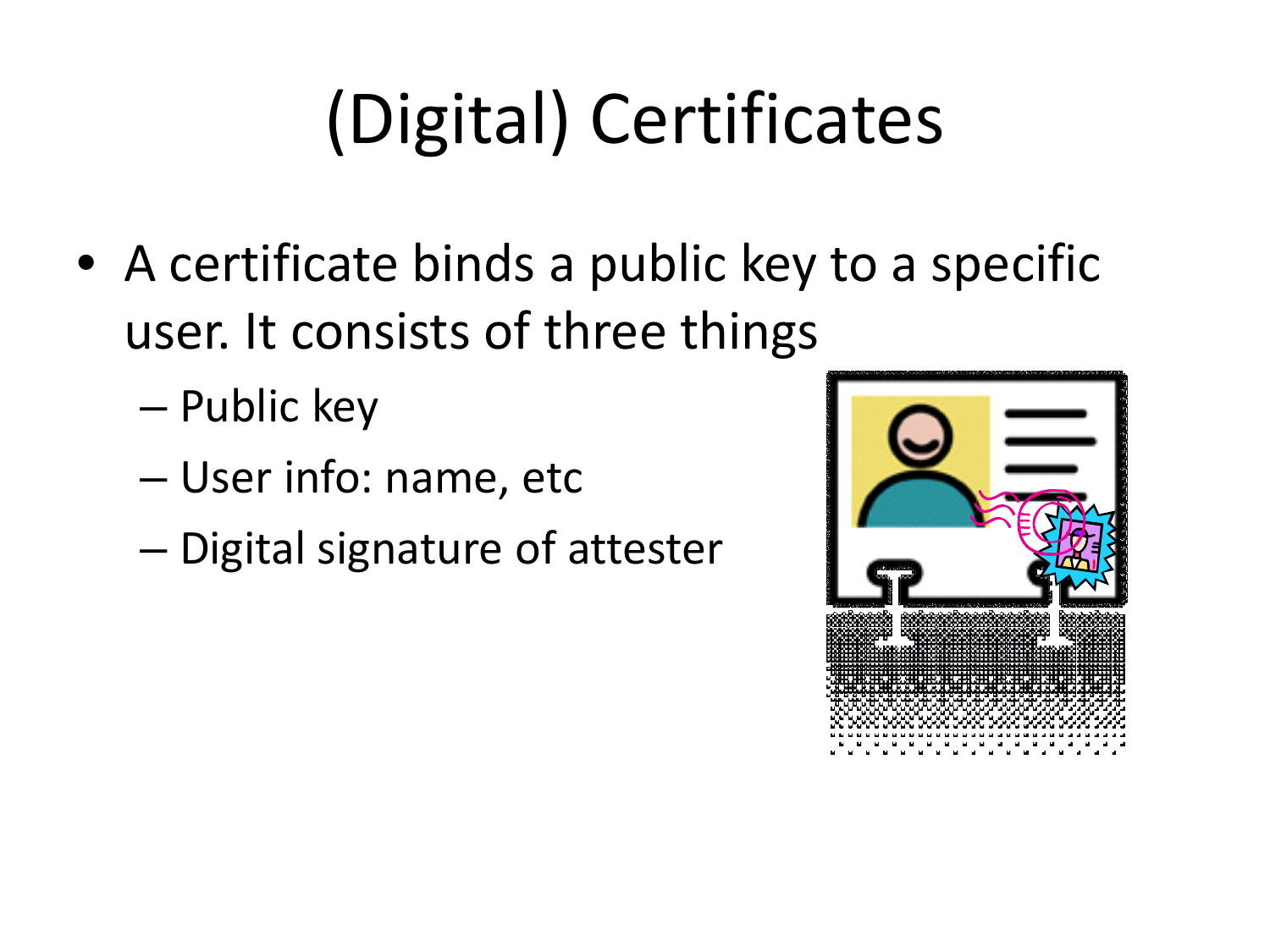## Public-Key Infrastructure

- Public-Key Infrastructure (PKI)
	- Certificate storage
	- Certificate server
	- Public-key management
- CA = certificate authority (certification) The CA creates certificates & signs them
- RA = registration authority Supports the registration of users w/in the PKI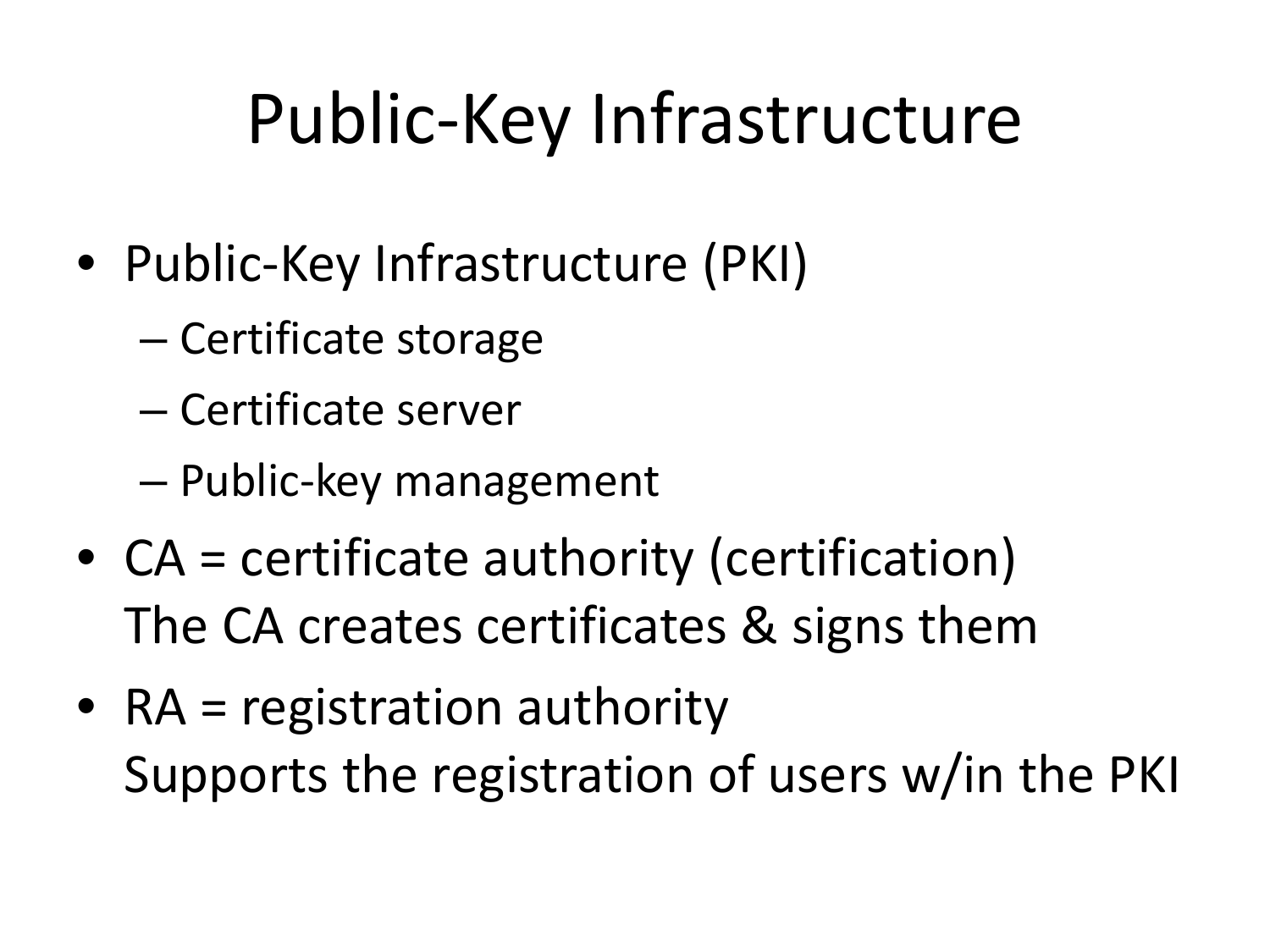### Establishing Trust

- Direct trust
- Hierarchical trust (PKI, CA)
- Web of trust PGP  $\rightarrow$  key signing parties

• Revocation of keys are not trivial (if you lose the key or it gets stolen)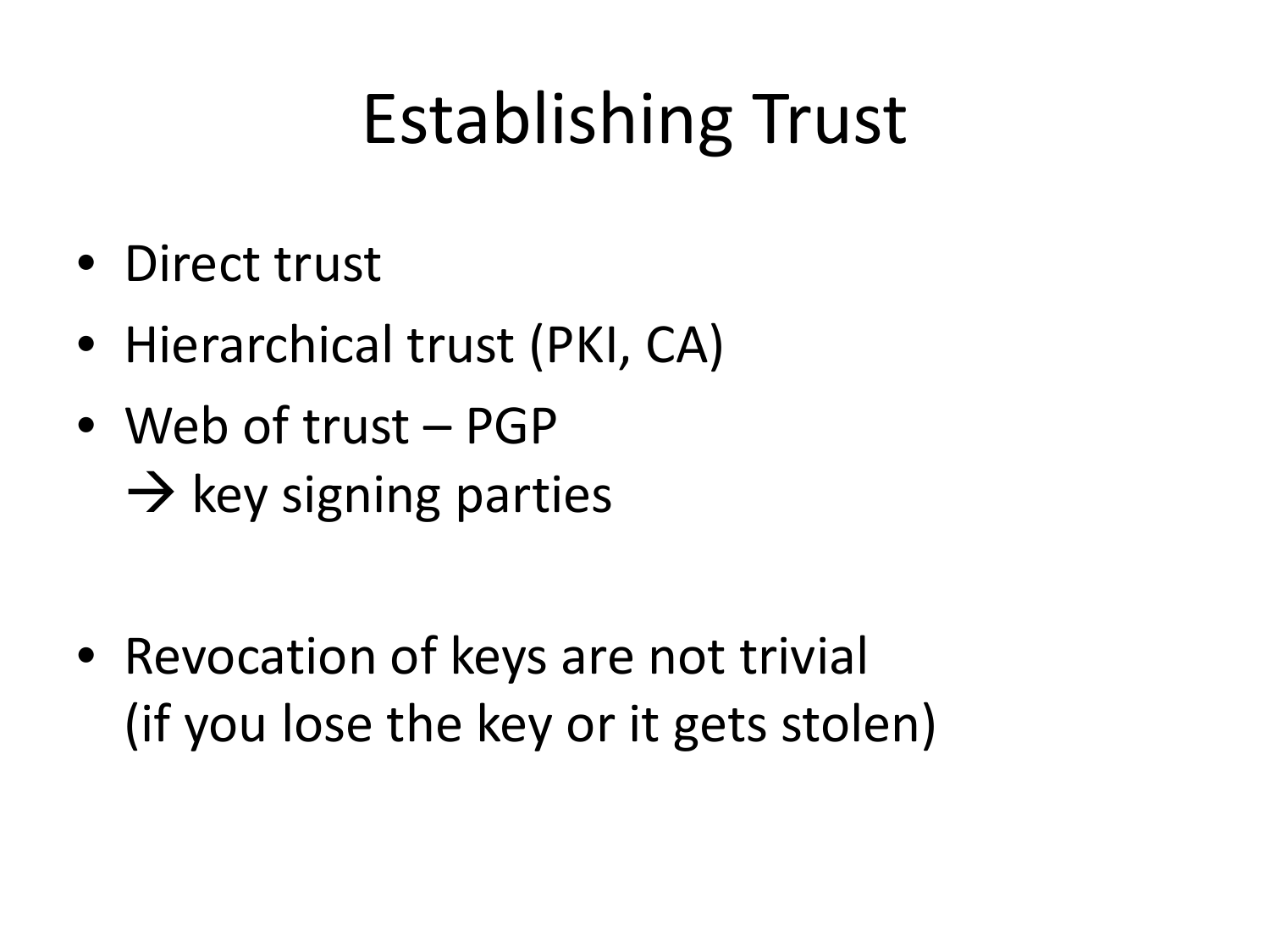## Key management problems The key length is not the full truth

- Many factors influence the security of the cryptographic scheme
	- Key management
	- Key storage
	- Key generation
	- Badly selected keys / parameters / picture
	- Backdoors, social engineering

#### $\rightarrow$  Go after lowest-hanging fruit – weakest part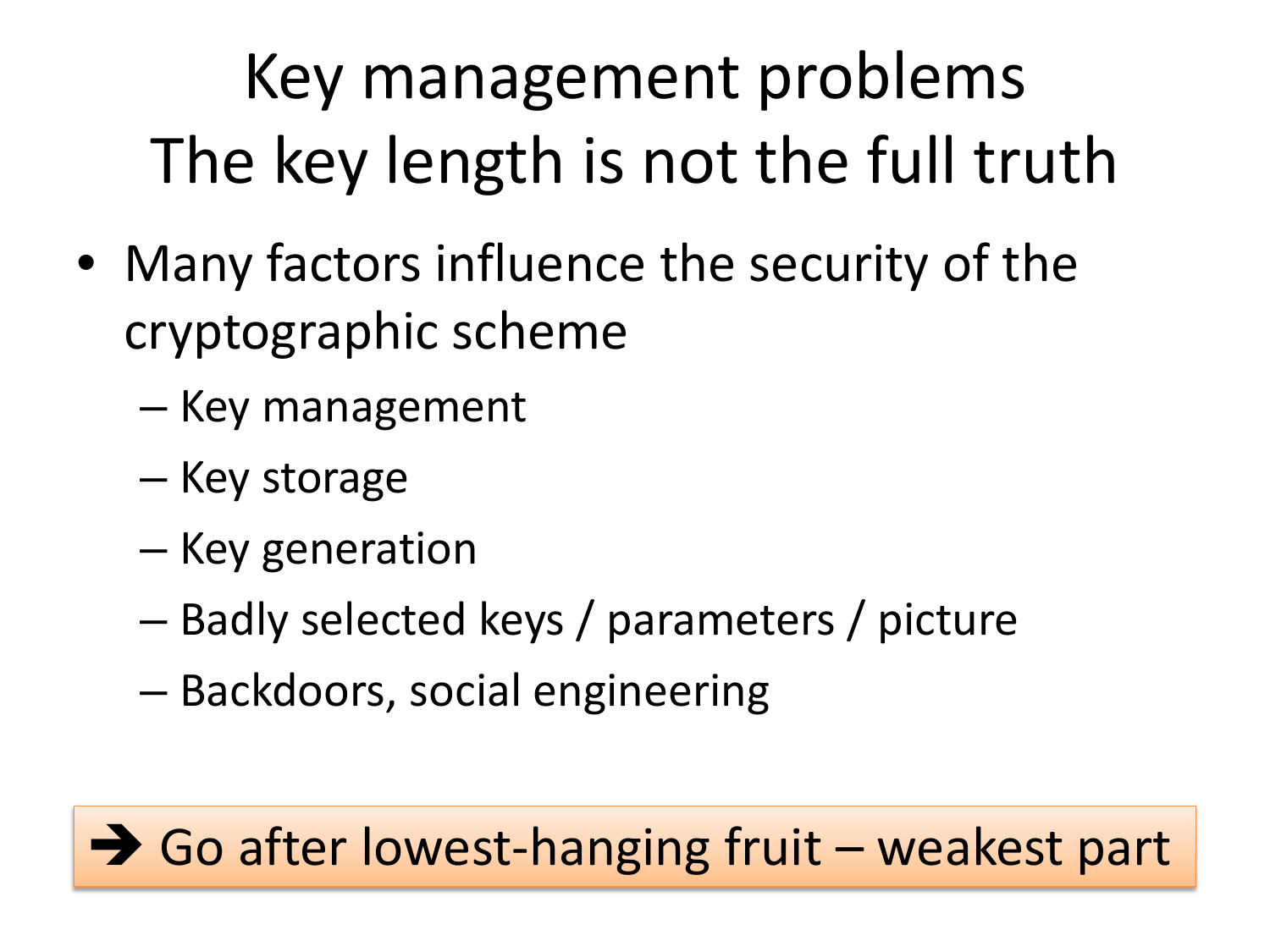#### Next steps …

• Threshold cryptography

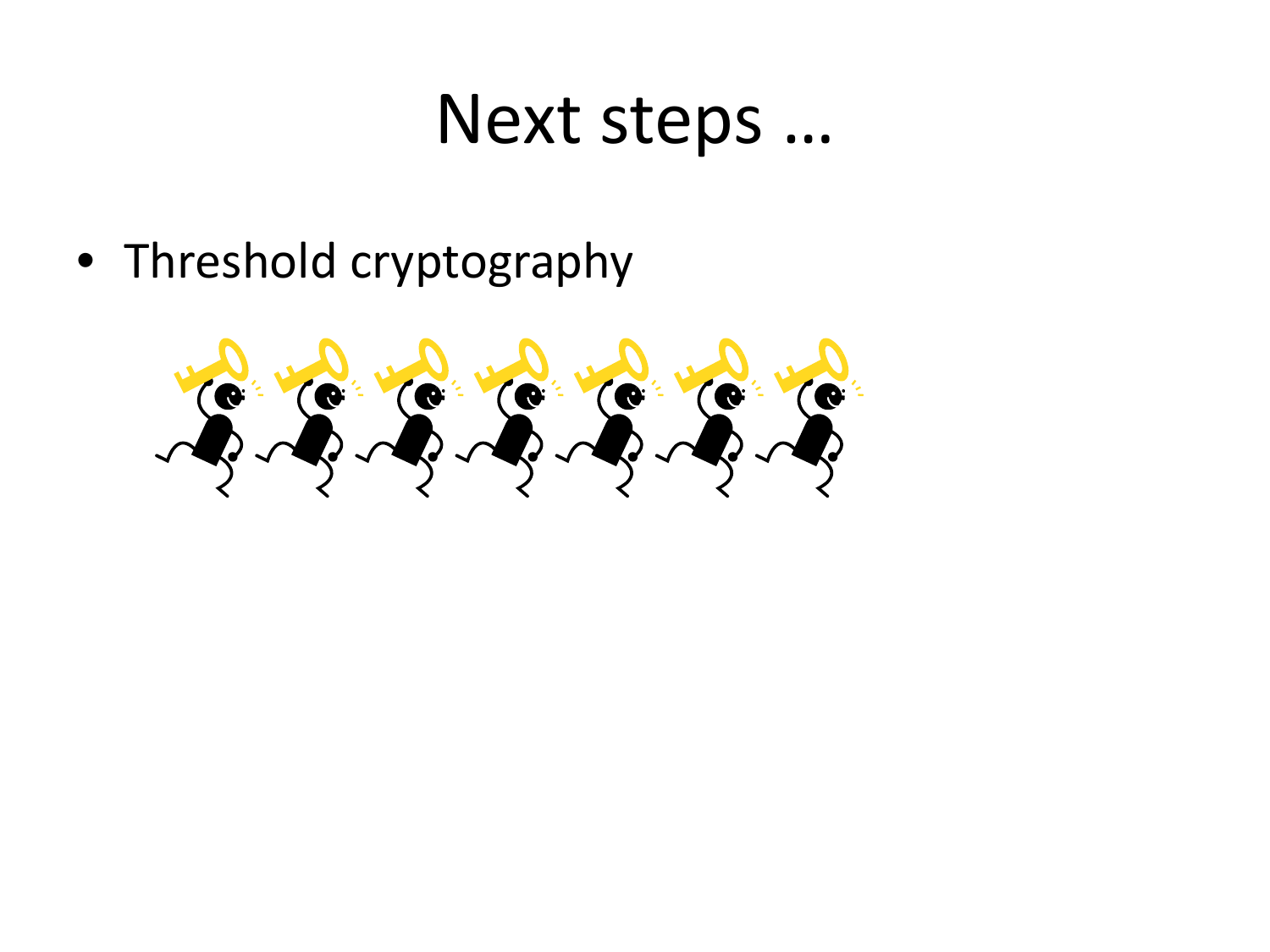#### Next steps …

• Threshold cryptography

Enough to  $\left| \begin{array}{c} \bullet \\ \bullet \end{array} \right|$  $\overline{C}$  $\left( 0 \right)$  $\left( 0 \right)$  $\left( \bullet^{\mathbb{Z}}\right)$  $\overline{O}$  $\bullet$ decrypt